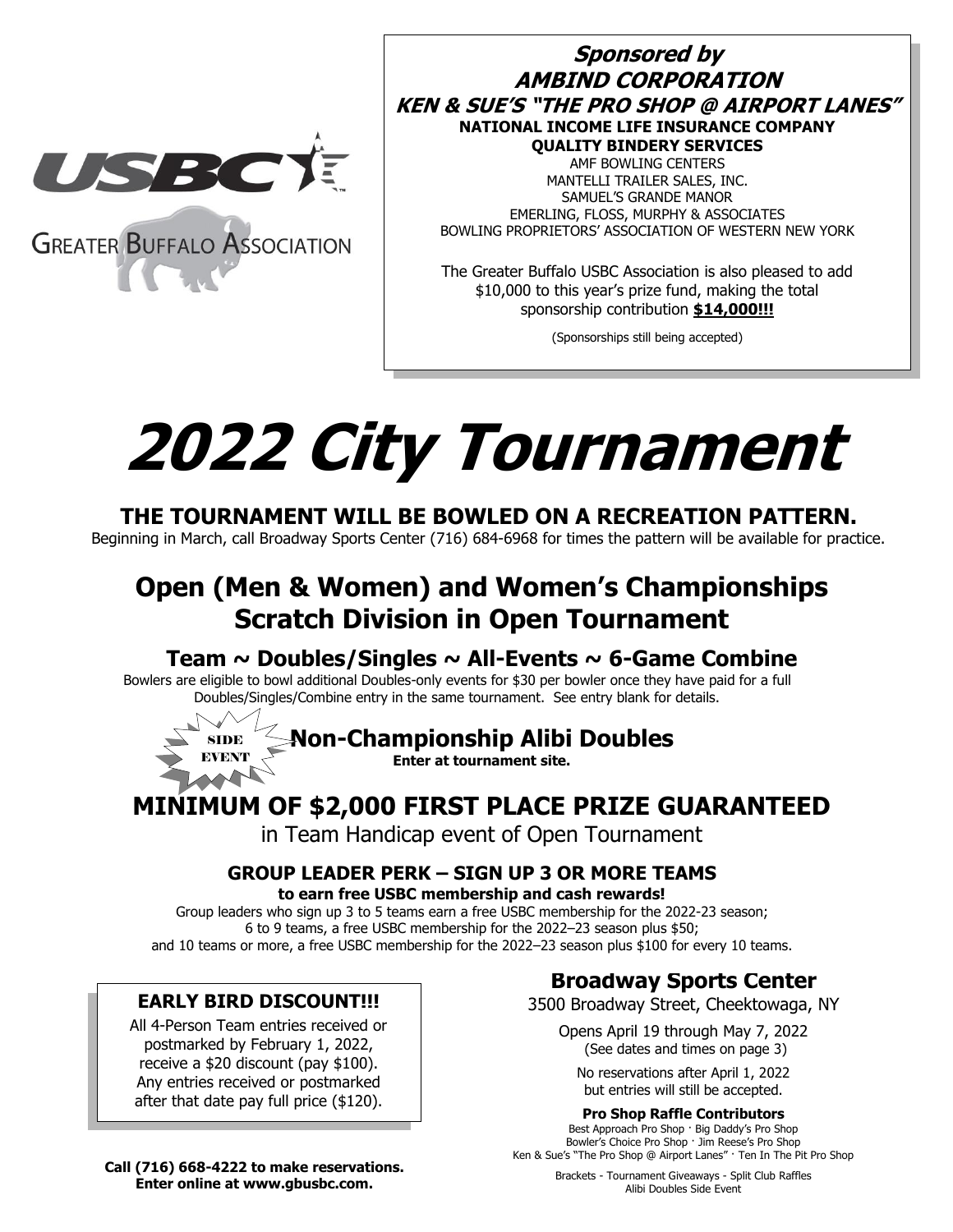### **2022 GREATER BUFFALO USBC ASSOCIATION CITY TOURNAMENT OPEN CHAMPIONSHIP AND WOMEN'S CHAMPIONSHIP**

Select championship tournament in which you wish to bowl: **Reservation Number - Reservation** Number -

**Open Championship** (men and/or women, any combination) **Women's Championship** (women only) **Group Leader (if 3 or more teams) - \_\_\_\_\_\_\_\_\_\_\_\_\_\_\_**

**6-Game Combine – Total of Doubles & Singles score on this entry TEAM NAME \_\_\_\_\_\_\_\_\_\_\_\_\_\_\_\_\_\_\_\_\_\_\_\_\_\_\_\_\_\_\_\_\_\_\_\_\_\_\_\_\_\_\_\_\_\_\_\_\_\_\_\_\_\_\_\_\_\_\_\_\_\_\_\_\_\_\_\_\_\_\_ All-Events – Total of first Team, first Doubles & first Singles score in same tournament**

| Entering average is highest average from 3 seasons (winter or summer) listed below.<br>You may list all averages or just the highest of the three seasons. |                       |                                                   |                                                      |                                                      | <b>HANDICAP EVENTS</b>                                   |                                         | <b>OPTIONAL SCRATCH DIVISION</b><br><b>OPEN TOURNAMENT ONLY</b> |              |                                                | <b>DOUBLES ONLY</b><br>ONLY ELIGIBLE IF PREVIOUSLY<br>PAID FOR A D/S/C ENTRY      |                              |                 |                                 |                                        |
|------------------------------------------------------------------------------------------------------------------------------------------------------------|-----------------------|---------------------------------------------------|------------------------------------------------------|------------------------------------------------------|----------------------------------------------------------|-----------------------------------------|-----------------------------------------------------------------|--------------|------------------------------------------------|-----------------------------------------------------------------------------------|------------------------------|-----------------|---------------------------------|----------------------------------------|
| <b>Bowler's Name</b>                                                                                                                                       | <b>USBC ID Number</b> | March 1,<br>2022<br>High<br>Average<br>(National) | 2020-21<br><b>High USBC</b><br>Average<br>(National) | 2019-20<br><b>High USBC</b><br>Average<br>(National) | Team<br>\$30<br>--------<br>\$25 if<br>paid by<br>Feb. 1 | Doubles-<br>Singles-<br>Combine<br>\$65 | All-<br><b>Events</b><br>\$5                                    | Team<br>\$15 | <b>Doubles-</b><br>Singles-<br>Combine<br>\$35 | Singles-<br>Combine<br>\$20<br>(ONLY if<br>not<br>entering<br>Scratch<br>Doubles) | All-<br><b>Events</b><br>\$5 | andicap<br>\$30 | Handicap and<br>Scratch<br>\$45 | Total<br>Cost<br>Each<br><b>Bowler</b> |
|                                                                                                                                                            |                       |                                                   |                                                      |                                                      |                                                          |                                         |                                                                 |              |                                                |                                                                                   |                              |                 |                                 |                                        |
| $\overline{2}$ .                                                                                                                                           |                       |                                                   |                                                      |                                                      |                                                          |                                         |                                                                 |              |                                                |                                                                                   |                              |                 |                                 |                                        |
| $\overline{\phantom{a}}$ 3.                                                                                                                                |                       |                                                   |                                                      |                                                      |                                                          |                                         |                                                                 |              |                                                |                                                                                   |                              |                 |                                 |                                        |
| $\overline{4}$ .                                                                                                                                           |                       |                                                   |                                                      |                                                      |                                                          |                                         |                                                                 |              |                                                |                                                                                   |                              |                 |                                 |                                        |
| 5.                                                                                                                                                         |                       |                                                   |                                                      |                                                      |                                                          |                                         |                                                                 |              |                                                |                                                                                   |                              |                 |                                 |                                        |
| 6.                                                                                                                                                         |                       |                                                   |                                                      |                                                      |                                                          |                                         |                                                                 |              |                                                |                                                                                   |                              |                 |                                 |                                        |

| Doubles Team #1 | Doubles Team #2 | Doubles Team #3 | <b>MAIL COMPLETED ENTRY BANK WITH</b>   | <b>TOTAL PAYMENT</b>         |  |
|-----------------|-----------------|-----------------|-----------------------------------------|------------------------------|--|
|                 |                 |                 | <b>FULL REMITTANCE TO:</b>              | \$30 FEE FOR RETURNED CHECKS |  |
|                 |                 |                 | <b>Greater Buffalo USBC Association</b> |                              |  |
| <u>.</u>        | <u>.</u>        | <u>.</u>        | 2448 Union Rd<br>Cheektowaga, NY 14227  |                              |  |

**SQUAD CHOICES**

| Call (716) 668-4222 to reserve your time. Visit www.gbusbc.com to enter online! |                   |                                                           | Captain Strainc                                                                              |                  |              |                       |
|---------------------------------------------------------------------------------|-------------------|-----------------------------------------------------------|----------------------------------------------------------------------------------------------|------------------|--------------|-----------------------|
|                                                                                 | <b>Team Event</b> | <b>Doubles/Singles</b><br>Doubles are bowled first.       | Singles (if split)<br>Doubles/Singles splits are only<br>available April 20-22, 30, & May 1. | <b>Address</b>   |              |                       |
| 1 <sup>st</sup> choice                                                          |                   | <u> 1980 - John Stone, Amerikaansk politiker (* 1980)</u> |                                                                                              | City             | <b>State</b> | _ Zip Code __________ |
| 2 <sup>nd</sup> choice                                                          |                   |                                                           |                                                                                              | Phone            | Email        |                       |
| 3rd choice                                                                      |                   |                                                           |                                                                                              | <b>Signature</b> |              |                       |

**Captain's Name \_\_\_\_\_\_\_\_\_\_\_\_\_\_\_\_\_\_\_\_\_\_\_\_\_\_\_\_\_\_\_\_\_\_\_\_\_\_\_\_\_\_\_\_\_**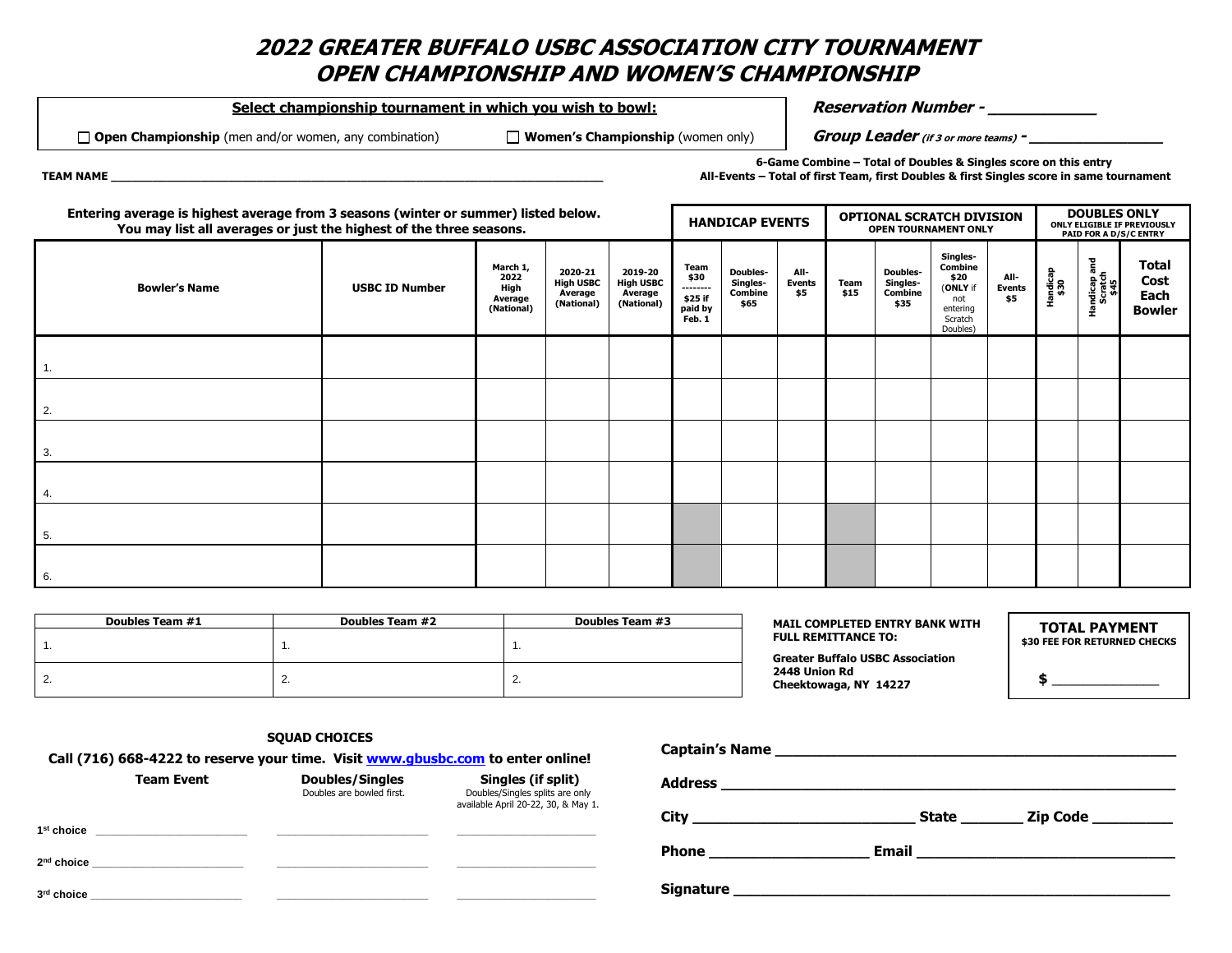All games in this tournament shall be played in strict compliance with regulations of the UNITED STATES BOWLING CONGRESS governing tournament play.

#### **ONLY MEMBERS OF THE GREATER BUFFALO USBC ASSOCIATION ARE ELIGIBLE TO COMPETE IN THIS TOURNAMENT YOU MAY BOWL MORE THAN ONCE IN ANY EVENT OF THIS TOURNAMENT, SUBJECT TO THE FOLLOWING CONDITIONS:**

A) When three players bowl together more than once in the Team event, only one of the competing teams shall be eligible for a prize. B) The same four persons may not bowl together more than once in the Team event. C) The same two persons may not bowl together more than once in the Doubles event.

#### **ANY MONEY WON WITH AN ILLEGAL AVERAGE, DISCOVERED AFTER PRIZE IS PAID OUT, MUST BE RETURNED.**

#### **TO THE GREATER BUFFALO USBC ASSOCIATION MANAGER**

Entrants must be USBC members in good standing. By entering these tournaments, a bowler agrees to abide by all tournament and playing rules and regulations of the Congress, including all rules outlined on this form. Entrants specifically agree that if they or any replacements chosen by or for them are not eligible for participation in the Greater Buffalo USBC Association, their prize, bowling, and expense fees may be retained by the Greater Buffalo USBC Association as liquidated damages. The submission of the entry form certifies that each individual average reported by each player entered in this tournament as they appear on this entry conforms to entering average requirements.

#### **USBC MEMBERSHIP CARDS AND PHOTO ID**

USBC MEMBERSHIP CARDS AND PHOTO ID must be available upon request of the Tournament Manager. Dues of at least \$22 may be assessed to any bowler not in possession of a USBC membership card. An Associate Membership will then be issued or fee returned upon submission of proof on or before June 1, 2022, that the bowler was previously a member of the USBC for the current season. If a bowler has a USBC card in a neighboring association, they will be permitted to purchase a GBUSBCA Local Membership for \$8. A maximum of two local memberships may be purchased for the sole purpose of entering this tournament by any 4-person team and one membership by any doubles pair. The remaining bowler(s) on the team or pair must have bowled a minimum of 21 games in the Greater Buffalo USBC Association during the 2021-22 season.

Any team or individual entered in this tournament failing to appear on the lanes when scheduled to bowl shall forfeit the entry unless the Tournament Manager finds sufficient reason for granting a postponement.

Any team or individual arriving late shall begin bowling with the score counting from the frame then being bowled and receive zero for missed frames.

The entrants whose names appear hereon or their authorized replacements hereby agree that the Greater Buffalo USBC Association and their officers and agents shall be liable only to the extent of returning entry fees if and when these entrants shall be prevented from bowling in any event in this tournament through delay, unexpected yet necessary schedule change, or premature termination of the tournament, which may be brought about by war, national emergency or emergencies, or causes beyond the control of the Greater Buffalo USBC Association.

**ENTERING AVERAGE REQUIREMENTS (Note March 1 change)**<br>trants must use their highest USBC-certified average of 21 games or more from these<br>ree seasons (2020-21 any association; 2019-20 any association; March 1, 2022, any Entrants must use their highest USBC-certified average of 21 games or more from these three seasons (2020-21 any association; 2019-20 any association; **March 1, 2022, any association - NEW).** A bowler who attains 21 games after March 1 in this or another association but before they bowl in this tournament may use the 21-game average if they have no 2020-21 or 2019-20 average; documentation will be required. A male bowler who does not have an official average as outlined for any of the above will be accepted as a "210" average bowler and receive 20 handicap pins per game. A female bowler who does not have an official average as outlined for any of the above will be accepted as a "180" average bowler and receive 50 handicap pins per game. **\*It will be at the tournament manager's discretion to rate a bowler at a higher average if any current or previous season USBC or non-USBC average is discovered to be higher. Anyone with only a sport/challenge average (USBC or non-USBC) will be adjusted per the conversion charts on a per-season basis.**

#### **RE-RATING REQUIREMENTS**

See USBC Rule 319e. Any bowler who has been re-rated by any tournament or association must inform the Tournament Manager of this re-rating. See USBC Rule 319c. The average of a bowler may be adjusted upward before participation in any event. If the assigned average is not accepted by the bowler, the entry fee shall be refunded.

#### **HANDICAP RULES**

Handicap will be based on 100% of the difference between bowler's entering average and scratch score of 230 with no maximum handicap. Handicap for the Team event will be computed by adding the individual handicap of the four bowlers entered on that team. Likewise, handicap for the Doubles event will be computed by adding the individual handicap of the two bowlers entered.

When an injury, or other reason may require a change in line-up after a game has started, USBC Rule 324b will prevail with proper handicap changes being calculated by the Tournament Manager. When a substitute enters a series or game already in progress, the handicap will be computed for each bowler on the basis of frames bowled.

#### **PRIZE WINNINGS**

A participant must report previous tournament winnings in excess of \$300 in any event of any tournament in the 12-month period immediately preceding the start of this tournament. Information provided must include tournament name, location, actual score, position of finish in the event, the event, and the amount won. f \$300<br>start o<br>priviled

#### **SUBSTITUTES**

The captain of a team, or appointed representative, shall have the privilege of submitting other qualified bowlers to take the place of those originally entered subject to the approval of the Tournament Manager. The substitute, if accepted, will bowl under his or her own name and at the scheduled time for each event. Any substitute in the Team and/or Doubles event must take the position of the original bowler.

**TOURNAMENT SITE BROADWAY SPORTS CENTER 3500 BROADWAY STREET CHEEKTOWAGA, NY 14227**

**DO NOT MAIL ENTRY BLANK** TO BOWLING CENTER!

#### **ENTRY FEE BREAKDOWN**

All Doubles entrants must also enter Singles at least once and vice-versa. If bowling Doubles/Singles on the same day, Doubles are bowled first. Singles may be bowled on a separate day. Restrictions apply.

|                                         | Team     | <b>Doubles</b> |         | <b>Singles Combine All-Events</b> |         |
|-----------------------------------------|----------|----------------|---------|-----------------------------------|---------|
| Prize Fund (100% Return)                | \$58.00  | \$29.00        | \$14.50 | \$4.50                            | \$4.50  |
| Lineage                                 | 33.00    | 16.50          | 8.25    |                                   |         |
| <b>Tournament Expenses</b>              | 29.00    | 14.50          | 7.25    | .50                               | .50     |
| <b>Handicap Only Entry Fee</b>          | \$120.00 | \$60.00        | \$30.00 | \$5.00                            | \$5.00  |
| Scratch Prize Fund (Optional)           | 60.00    | 30.00          | 15.00   | 5.00                              | 5.00    |
| <b>Handicap &amp; Scratch Entry Fee</b> | \$180.00 | \$90.00        | \$45.00 | \$10.00                           | \$10.00 |

#### **CHAMPIONSHIP AWARDS**

All handicap and scratch champions will receive association championship crystals, which will be presented at our annual awards dinner in June of 2022. Scratch winners must have paid the scratch entry fee with the exception of All-Events (USBC Rule 306d).

#### **CASH PRIZES**

Cash prizes will be awarded in all five events of the Open and Women's Tournament on the basis of scores with handicap, and also for scratch scores in the Open Tournament. Prizes will be distributed in the ratio of one prize for every seven entries in the Team, Doubles, and Singles events. The first scores bowled in each event will count toward All-Events. Six-Game Combine and All-Events prize ratio will be one prize for every ten entries. One scratch prize of minimal amount will be awarded in each event of the Women's Tournament. Entrants may cash only one time in the Singles and Combine events in each tournament they enter.

#### **LANE ASSIGNMENTS and CHECK-IN**

Captains should submit an entry blank with the exact line-up to be used. Any change to the order of bowling must be made at least three days in advance of scheduled squad. **LANE ASSIGNMENTS WILL BE MADE BY TOURNAMENT MANAGEMENT. EACH INDIVIDUAL BOWLER IS REQUIRED TO CHECK IN WITH PHOTO ID AVAILABLE 30-60 MINUTES PRIOR TO THE SQUAD START TIME.**

#### **POST-CLOSING DATE ENTRIES**

No reservations after April 1. Entries shall be accepted after April 1 if lanes are available, but entry fees must be paid in full at least one day in advance of the squad. **There shall be no walk-ins the day of the tournament.**

#### **DELAY OF GAME**

There shall be no unreasonable delay permitted during tournament competition. Any bowler not present and ready to bowl when it's their turn will receive zero for the frame. The tournament official in charge will have the authority to decide in this matter.

#### **FOREIGN SUBSTANCES (powder, rosin, etc.)**

**NO FOREIGN SUBSTANCE shall be allowed in the bowler's area.** The use of any foreign substance that detracts from the possibility of other players having normal conditions is prohibited. This includes, but is not limited to, talcum powder, pumice and resin on shoes,<br>and/or soft rubber soles or heels that rub off on the approach (USBC Rule 12).

| Squad Dates & Times        | <b>Team</b>  |     | Dbls/Sqls Split Dbls Split Sqls |           |
|----------------------------|--------------|-----|---------------------------------|-----------|
| Tues., April 19 @ 7 pm     | $\checkmark$ | NA. | NA.                             | <b>NA</b> |
| Wed., April 20 $@$ 7 pm    | ✓            | ✓   | ✓                               | ✓         |
| Thurs., April 21 $@$ 7 pm  | ✓            | ✓   | ✓                               | ✓         |
| Fri., April 22 @ 7 pm      |              | ✓   | ✓                               | ✓         |
| Mon., April 25 @ 7 pm      | ✓            | ✓   | ΝA                              | ΝA        |
| Tues., April 26 $@$ 7 pm   |              | ✓   | NA                              | NA.       |
| Wed., April 27 @ 7 pm      | ✓            | ✓   | NA                              | <b>NA</b> |
| Thurs., April $28@7$ pm    | ✓            | ✓   | NA                              | <b>NA</b> |
| Fri., April 29 @ 7 pm      |              | ✓   | NA                              | <b>NA</b> |
| Sat., April 30 @ 11 am     | ✓            | ✓   | ✓                               | ✓         |
| Sat., April 30 @ 3 pm**    |              | ✓   | ✓                               | ✓         |
| Sun., May 1 @ 11 am        | ✓            | ✓   | ✓                               | ✓         |
| Sun., May 1 @ 3 pm**       | ✓            | ✓   | ✓                               | ✓         |
| Mon., May 2 @ 7 pm         |              | ✓   | NA                              | NA.       |
| Tues., May $3 \oplus 7$ pm | ✓            | ✓   | NA                              | NА        |
| Wed., May $4 \oplus 7$ pm  |              | ✓   | NA                              | NA.       |
| Thur., May 5 $@$ 7 pm      |              | ✓   | NA                              | <b>NA</b> |
| Fri., May $6 \oplus 7$ pm  |              | ✓   | NA                              | NА        |
| Sat., May 7 @ 11 am        |              |     | NA                              | NA.       |
| Sat., May 7 @ 3 pm**       |              |     | ΝA                              | <b>NA</b> |

**\_\_\_\_\_\_\_\_\_\_\_\_\_\_\_\_\_\_\_\_\_\_\_\_\_\_\_\_\_\_\_\_\_\_\_\_\_\_\_\_\_\_\_\_\_\_\_\_\_\_\_\_\_\_\_\_\_\_\_\_\_\_\_\_\_\_\_\_\_\_\_\_\_\_\_\_\_\_\_\_\_\_\_\_ \*\* Some or all lanes on the 3 pm squads may not have fresh oil.**

**NOTE: Those splitting their D/S times may be moved 90 minutes later than the squad start time. The Tournament Manager reserves the right to add squads.**